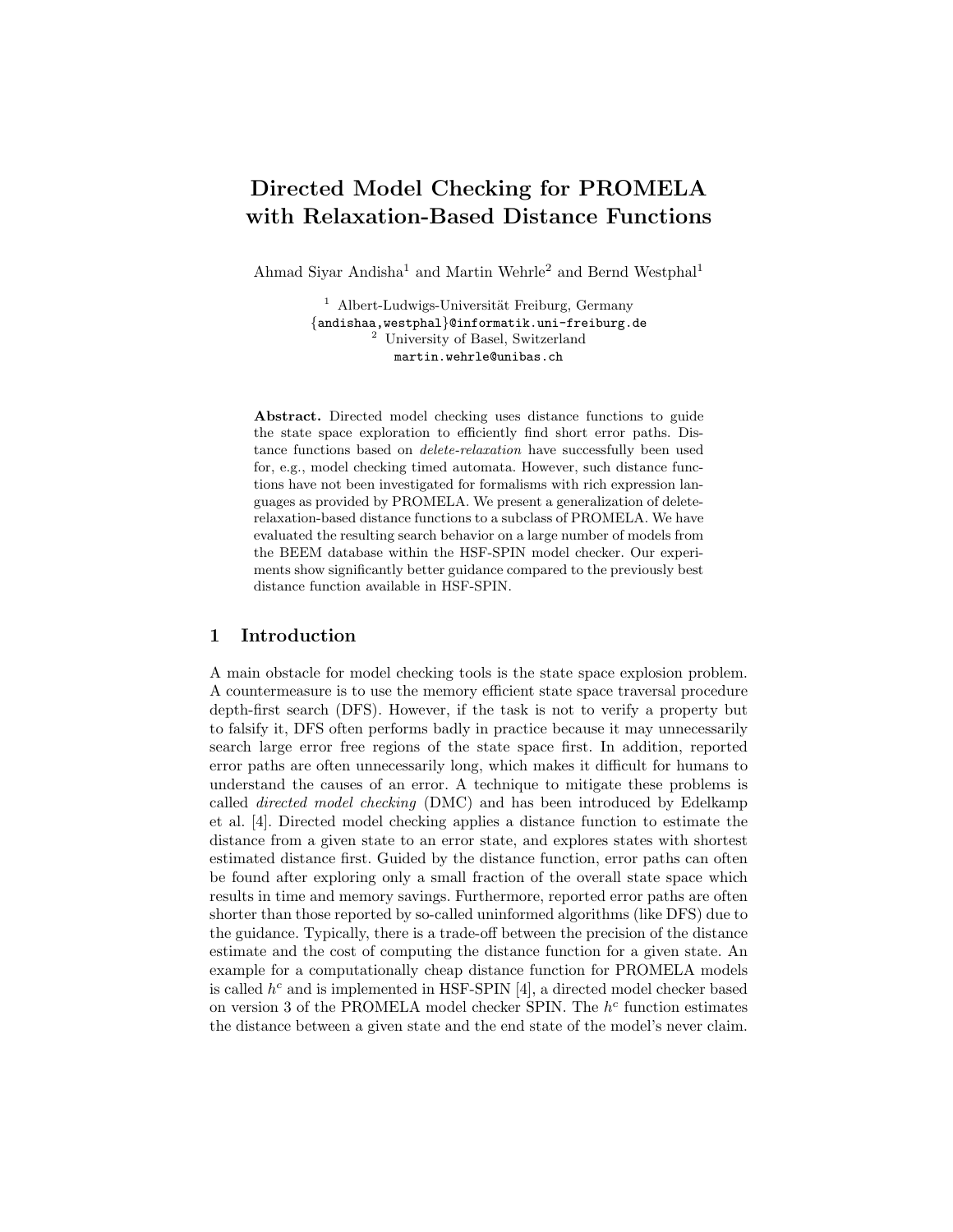A class of distance functions which is successful in the area of AI planning is based on delete relaxation [2]. Kupferschmid et al. [5] generalized this relaxation to simple statements over variables with arbitrary domains for a limited class of timed automata. In the latter context, the relaxation is based on collecting all values ever assigned to a variable along a path, yielding set-valued domains for variables and the current location. More formally, given a (concrete) state  $s, h^+(s)$  denotes the length of the shortest path under this relaxation from s to an error state in the transition system over set-valued variables.  $h^+(s)$  is often an accurate estimate of the length of a shortest path between s and an error state in the transition system over concrete states. As the computation of  $h^+$ is NP-hard [3], Kupferschmid et al. considered approximations thereof, which showed favorable performance compared to the distance functions proposed by Edelkamp et al. [4] in the area of timed automata, and which have also found their way into timed automata model checking tools [6]. Although the idea of DMC roots in AI planning and relaxation-based distance functions have shown to be useful outside of AI planning, their potential has not yet been explored for PROMELA, i. e., for a richer expression language than considered until now.

In this work, we explore a generalization of relaxation-based distance functions to the PROMELA formalism. We have evaluated an implementation of our distance function (which generalizes the  $h<sup>L</sup>$  function proposed by Kupferschmid et al. and is called  $h_P^L$  in the following) in HSF-SPIN on a large number of BEEM models. Our implementation supports an expressive subset of PROMELA (cf. [1]), which is sufficiently rich to cover a large range of models from the BEEM database [7]. Supported are basic control flow (if, goto), channel synchronisation, static processes, basic data types (no arrays, no structs), and most operators (except for modulo) in expressions. Our results show that  $h_P^L$ often provides significantly better guidance towards error states compared to HSF-SPIN's previously best-performing distance function in our experiments.

### 2 Relaxation for PROMELA

We start by defining relaxed states for PROMELA, which are the basis for the definition of our distance function  $h_P^L$ . In the PROMELA semantics, a (concrete) state assigns to each process a process location, and to each variable and channel a value. We use, e.g.,  $s(x)$  to denote the value assigned to variable x in state s. In contrast, a *relaxed* state  $s^+$  assigns to each process a set of process locations, and to each variable and channel a set of values, i. e.  $s^+(x)$  denotes a set of values from the domain of x. We say that relaxed state  $s^+$  subsumes a state s, denoted by  $s \subseteq s^+$ , iff each component of s is an element of the corresponding component of  $s^+$ , e.g., if for each variable  $x, s(x) \in s^+(x)$ . PROMELA expressions are existentially evaluated over relaxed states: Relaxed state  $s^+$  supports value v for expression *expr* if there exists a state s such that  $s \subseteq s^+$  and *expr* evaluates to  $v$  over s. Note that Boolean expressions may hence support both *true* and *false* in a relaxed state. Statements obtain a collecting semantics on relaxed states. The effect of assignment  $x = expr$  on relaxed state  $s^+$  is defined as adding all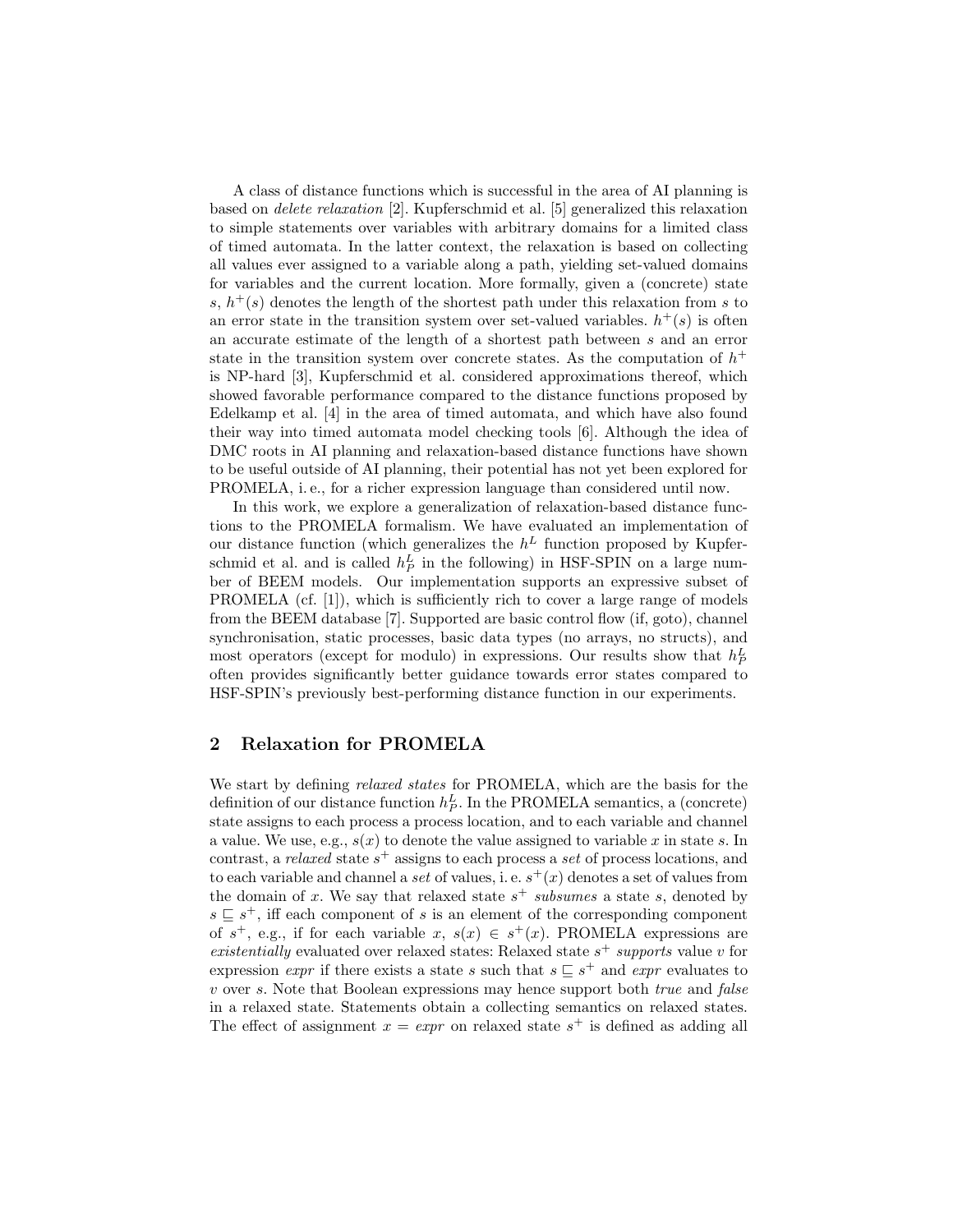```
int a=0, b=0; chan c=[1] of \{int\};
active proctype S() { again: c!a; a++; goto again; }
active proctype R() { again: c?b; goto again; }
             Listing 1.1. Two processes S and R.
```

$$
a = \{0\}, b = \{0\}, c = \{\}
$$
\n
$$
\downarrow c!a
$$
\nc!a, c?b  $\subset$  {0}, {0}, {0}\nc!a  
\nc?b  $\subset$  {0,1}, {0}, {0}  $\stackrel{c!a}{\longrightarrow}$  {0,1}, {0}, {0,1}  $\stackrel{a++}{\longrightarrow}$  ...  
\n
$$
\downarrow a++ \qquad \qquad \downarrow c?b
$$
\nc?b  $\subset$  {0,1,2}, {0}, {0}  $\{0,1\}, {0,1}, {0,1} \supset c!a, c?b$   
\n
$$
\downarrow c+ \qquad \qquad \downarrow c+ \qquad \qquad \downarrow c+ \qquad \qquad \downarrow d++
$$
\n...

Fig. 1. Relaxed transition system of the PROMELA program shown in Listing 1.1.

values of *expr* supported by  $s^+$  to the set  $s^+(x)$ . Note that we thereby obtain a conservative generalization of [5].

The above interpretation of expressions and statements on relaxed states induces a transition system over relaxed states, called the relaxed transition system. It has the property that for each path  $\pi$  in the transition system over concrete states, there exists a path  $\pi^+$  in the relaxed transition system with the same length such that the *i*-th relaxed state in  $\pi^+$  subsumes the *i*-th state in  $\pi$ . That is, the relaxed transition system is an over-approximation of the concrete transition system: According to the idea of relaxation, the value sets in relaxed successor states grow monotonically. Thus, each statement that can be executed in a state s can also be executed in any relaxed state which subsumes s. An error path from relaxed state  $s^+$  is a path which begins with  $s^+$  and ends with a relaxed state which subsumes termination of the model's never claim. Following the literature, we denote the shortest length of an error path from the relaxation  $s^+$  of state s by  $h^+(s)$ . We call a relaxed state  $s^+$  the relaxation of s iff  $s^+$  is the smallest relaxed state wrt. set-inclusion which subsumes s.

For an example, consider the PROMELA model in Listing 1.1. Process S repeatedly sends the value of variable a on channel c and increments a. Process R repeatedly receives a value from c and assigns it to variable b. In the relaxation, the variables and the channel become set-valued. Figure 1 shows a fragment of the computation tree of the relaxed transition system rooted at relaxed state  $\{0\}, \{0\}, \{\}.$  Edges are labeled with the executed statements. The relaxed state  $\{0\}, \{0\}, \{\}\$ is the relaxed state of the concrete initial state in which channel c is empty. Thus only the send statement c!a is executable. Executing c!a yields the relaxed state  $\{0\}, \{0\}, \{0\}$ . From this relaxed state on, channel c is always both empty and full, thus the synchronization in R is always enabled. So is the increment of **a**; executing it yields the relaxed state  $\{0,1\}$ ,  $\{0\}$ ,  $\{0\}$ , i.e. the old value of a is not deleted but collected. The example particularly shows that the channels' capacities become unbounded in the relaxation.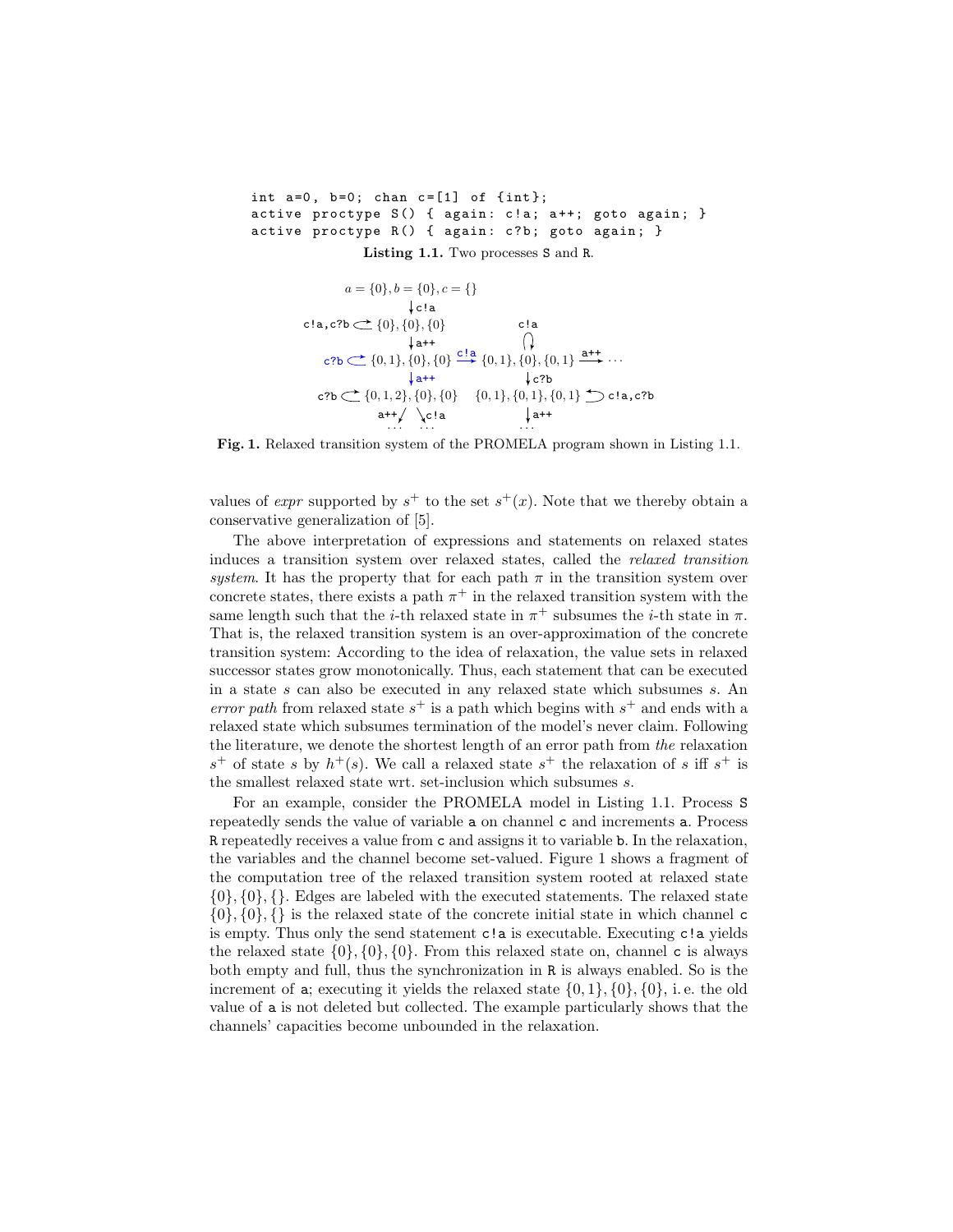## Algorithm 1: Computation of  $h_P^L$ .

Input : Concrete state s. **Output:** Distance estimate  $l \in \mathbb{N}_0 \cup \{\infty\}$  to a relaxed error state. 1  $l \leftarrow 0; s_0^+ \leftarrow process locations, variables, and channels of s;$ **2** while never claim not terminated in  $s_i^+$  do  $3 \mid s^{+\prime} \leftarrow s_l^{+}$ ; 4 **for** statement t enabled in  $s_l^+$  do 5  $\Big| \Big| s^{+\prime} \leftarrow s^{+\prime} \cup \text{effect of } t \text{ on } s_t^+;$ 6 if  $s^{+'}=s^+_l$  then  $7$  | return  $\infty;$  $8 \mid l \leftarrow l + 1; s_l^+ \leftarrow s^{+\prime};$ 9 return l;

As the computation of  $h^+(s)$  is NP-hard [3], we consider the distance function  $h_P^L$ , which is an approximation of  $h^+$ . The computation of  $h_P^L$  is provided in Algorithm 1. While  $h^+$  is defined by the relaxed transition system of an PROMELA program,  $h_P^L$  is defined by an *acceleration* of the relaxed transition system: Given a relaxed state  $s^+$ , its relaxed successor state  $s^{+'}$  is the union of the effects of executing all statements enabled in  $s^+$  to  $s^+$  (cf. Algo. 1, Line 4 ff.). Note that a concrete state  $s' \subseteq s^{+'}$  is not necessarily reachable from any concrete state  $s \subseteq s^+$ , and if s' is reachable from s then the shortest concrete path may be longer than 1. As an example, consider again Listing 1.1 with the never claim  $\neg(a = 2 \land b = 1)$ , i.e., error states have the property  $a = 2$  and  $b = 1$ .

- Reaching the error state from  $s_0$  takes at least 6 steps in the concrete system, e. g., witnessed by the statement sequence c!a, a++, c?b, c!a, c?b, a++.
- Shortest error paths in the delete-relaxation (i. e., in the relaxed transition graph in Fig. 1) have length 5, i.e.,  $h^+(s_0) = 5$ , e.g., witnessed by c!a, a++, c!a, c?b, a++. Compared to the concrete, several values can be sent in parallel in the relaxation, hence one fewer receive step for setting the value of b is required (in the above sequence, b receives  $\{0,1\}$  via statement c?b).
- The relaxed distance function delivers an estimate of 4, i.e.,  $h_P^L(s_0) = 4$ : After starting with c!a, all the statements c!a, c?b and a++ are repeatedly applicable in parallel in the following, yielding the sequence of relaxed states  $\{0\}, \{0\}, \{0\}, \{0\}, \{0\}, \{0\}$  after one step,  $\{0, 1\}, \{0\}, \{0\}$ after two steps,  $\{0, 1, 2\}, \{0\}, \{0, 1\}$  after three steps, and finally the relaxed error state  $\{0, 1, 2, 3\}, \{0, 1\}, \{0, 1, 2\}$  after four steps.
- In contrast,  $h^c$  is quite sensitive to (the model of) the never claim N. Assuming  $N$  consists of two locations and an edge between them guarded by  $a = 2 \wedge b = 1$ ,  $h^c$  can only deliver 0 or 1, yielding an uninformed guidance.

Algorithm 1 computes  $h_P^L(s)$  by taking as  $s_0^+$  the relaxed state of s and iterating the accelerated transition relation. It always terminates because either a relaxed error state is found (Line 2) or a fixpoint is reached (Line 6). While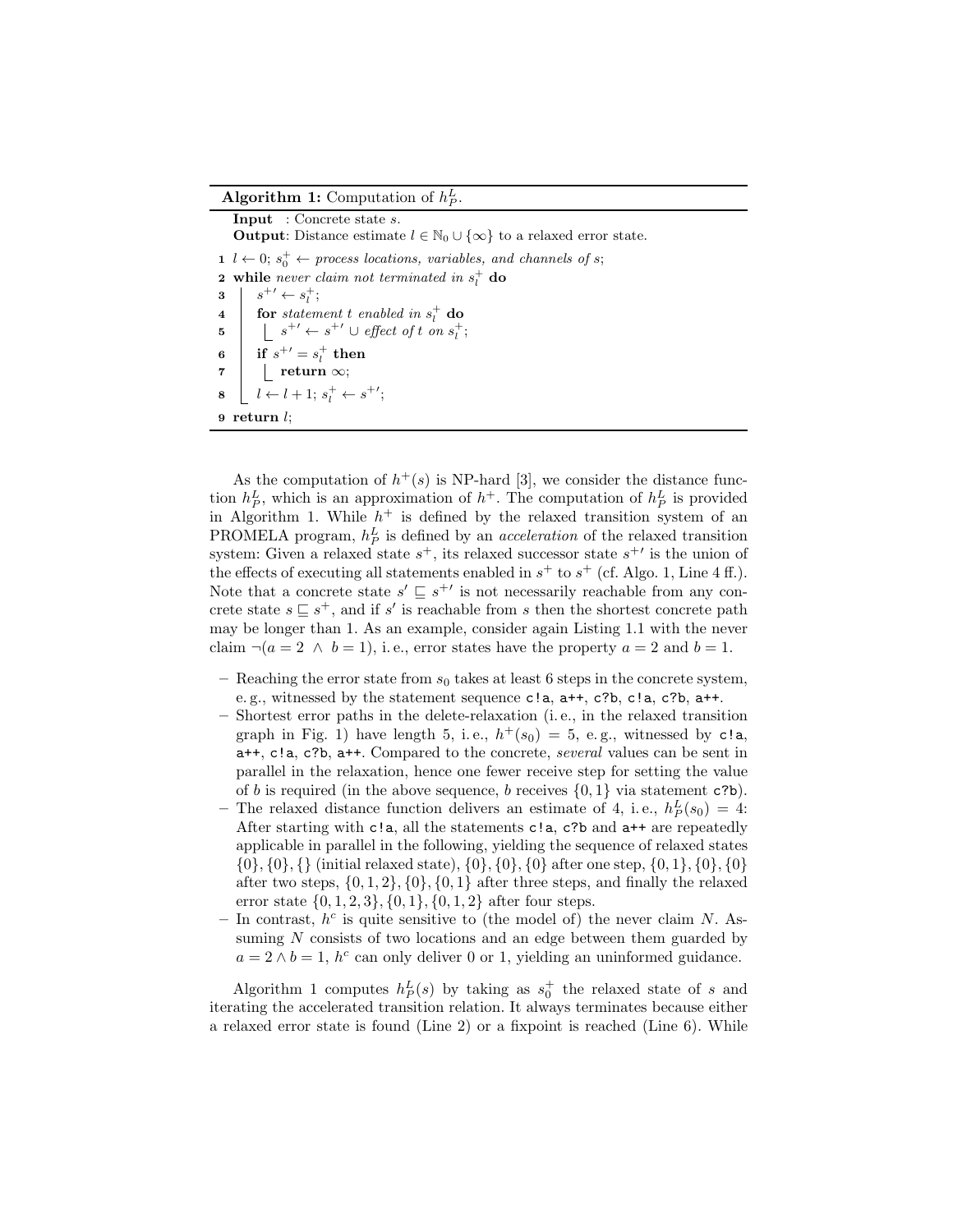an error need not exist, a fixpoint always exists because the state space of an PROMELA model is finite and in the relaxation, states grow monotonically.

### 3 Evaluation

We have implemented  $h_P^L$  in the HSF-SPIN model checker to investigate the following research questions: To which extent can  $h_P^L$  improve the guidance of the state space traversal compared to  $h^c$ , the best-performing distance function in our experiments previously available in HSF-SPIN? Does the improved guidance pay off in shorter error traces? Ultimately, does the improved guidance pay off in terms of shorter model checking runtime? The latter question addresses the issue of the increased overhead to compute  $h_P^L$  in every encountered state: Compared to  $h^c$ , the computation of  $h^L$  naturally becomes more expensive because of the more precise treatment of the (rather expressive) structures handled by PROMELA. In particular, this is the case for the more sophisticated handling of linear arithmetic and the resulting subsumption checks for checking the enabledness of statements and the effects supported by statements. To investigate these questions, we have applied  $h_P^L$  on faulty PROMELA models from the BEEM database [7] (12 domains, more than 80 model instances in total), using greedy best first search (GBFS). The models stem from application areas such as mutual exclusion algorithms, controller software, puzzles and communication protocols. For computational efficiency, our implementation of  $h_P^L$  additionally applies interval abstraction: If x has been assigned the values a and b with  $a < b$ , then we keep the whole interval  $[a, b]$  instead of  $\{a, b\}$  as x's relaxed value.

In order to compactly provide the results, we visualize the data by scatter plots in Fig. 2. All axes are scaled logarithmically. Each cross represents one



**Fig. 2.**  $\times: x, y \in \mathbb{R}$ , i.e.,  $h^c$  and  $h^L$  reported a trail within the time limit,  $\blacktriangle: x \in \mathbb{R}$ , y failed to find an error. (Athlon 64 2.4 GHz; mem. limit: 3GB, time limit: 30 min.)